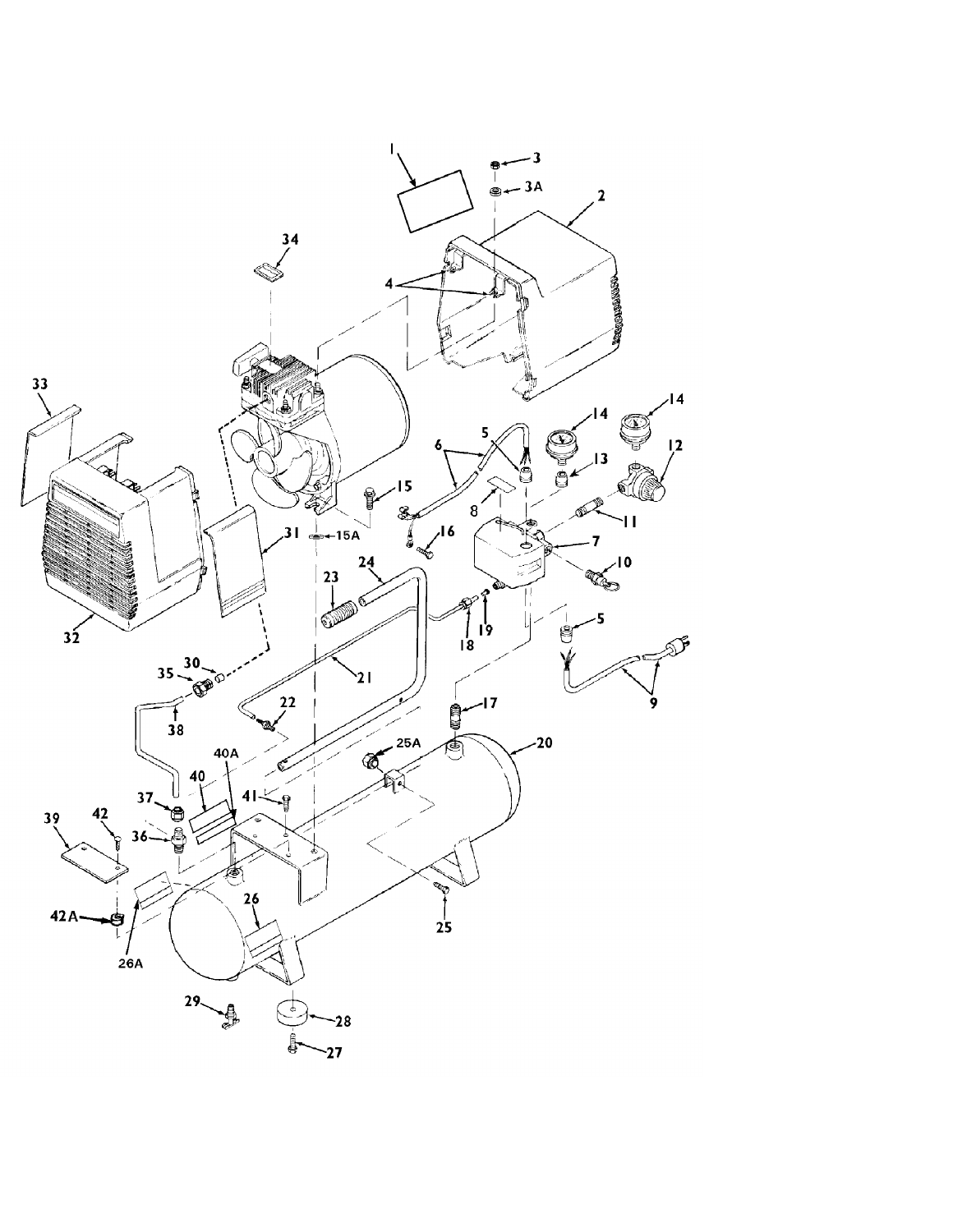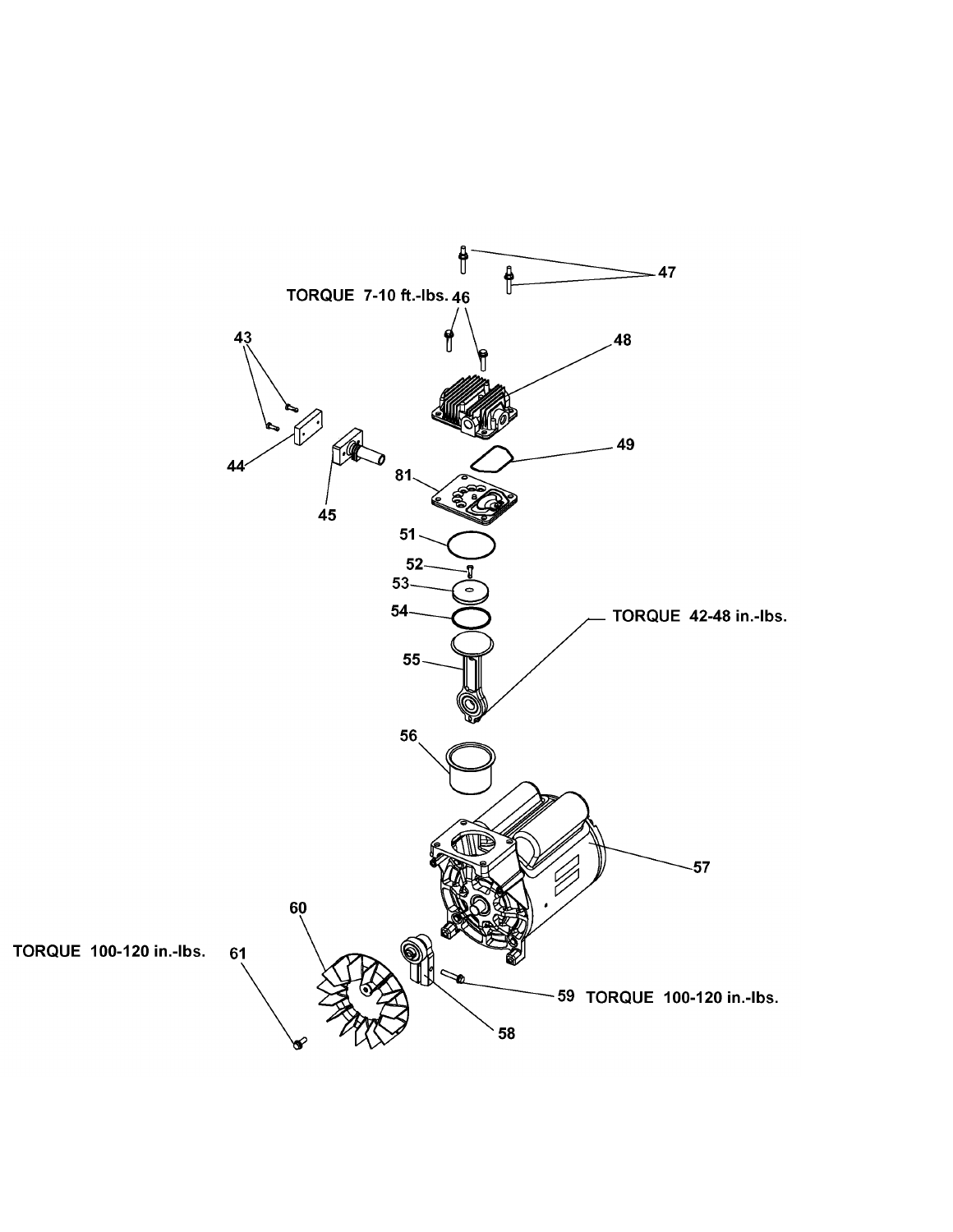## **Parts List for DAC-7128 Type 2**

| Item Number    | Part Number    | Description                 | <b>Qty Required</b> |
|----------------|----------------|-----------------------------|---------------------|
| $\mathbf{1}$   | 000000-00      | No Longer Available         | $\mathbf{1}$        |
| $\overline{2}$ | Z-CAC-4300     | <b>ASSY SHROUD REAR 1H</b>  | 1                   |
| 3              | 038738-00      | <b>NUT</b>                  | $\mathbf{1}$        |
| 3              | 330016-13      | <b>WASHER</b>               | $\overline{2}$      |
| $\overline{4}$ | CAC-1121       | <b>BRACKET SHROUD</b>       | $\overline{2}$      |
| 5              | 33821-00       | <b>BUSHING</b>              | $\overline{2}$      |
| 5              | 438010040063   | <b>HEYCO BUSHINGS</b>       | $\mathbf{1}$        |
| 6              | CAC-4215-1     | ASSY CORD MOTOR SJT         | $\mathbf{1}$        |
| 7              | 000000-00      | No Longer Available         | $\mathbf{1}$        |
| 8              | 000000-00      | No Longer Available         | $\mathbf{1}$        |
| 9              | SUDL-403-1     | <b>ASSY CORD POWER SJT</b>  | 1                   |
| 10             | TIA-4150       | <b>VALVE SAFETY 150.25</b>  | 1                   |
| 11             | N044990        | NIPPLE CLOSE 1/4-18         | $\mathbf{1}$        |
| 12             | CAC-4296-1     | REGULATOR 3PORT P2 L        | 1                   |
| 13             | SSP-6021       | <b>BUSHING REDUCER 1/8-</b> | 1                   |
| 14             | Z-D23004       | GAUGE 1.5OD 200PSI.         | $\mathbf{1}$        |
| 15             | <b>SSF-928</b> | SCREW .313-18X.875 H        | $\mathbf{1}$        |
| 15             | 000000-00      | No Longer Available         | $\mathbf{1}$        |
| 16             | $SUBL-9-1$     | SCREW #8-32X.375/.34        | $\mathbf{1}$        |
| 17             | N053094        | <b>NIPPLE</b>               | 1                   |
| 18             | SSP-7811       | <b>ASSY NUT SLEEVE 1/4</b>  | $\mathbf{I}$        |
| 19             | 5130039-00     | <b>SLEEVE</b>               | $\mathbf{1}$        |
| 21             | CAC-1245-1     | TUBE PRESSURE RELIEF        | 1                   |
| 22             | 000000-00      | No Longer Available         | 1                   |
| 23             | 000000-00      | No Longer Available         | 1                   |
| 24             | 000000-00      | No Longer Available         | 1                   |
| 25             | SSF-3121-ZN    | SCREW .313-18X1.75 H        | 1                   |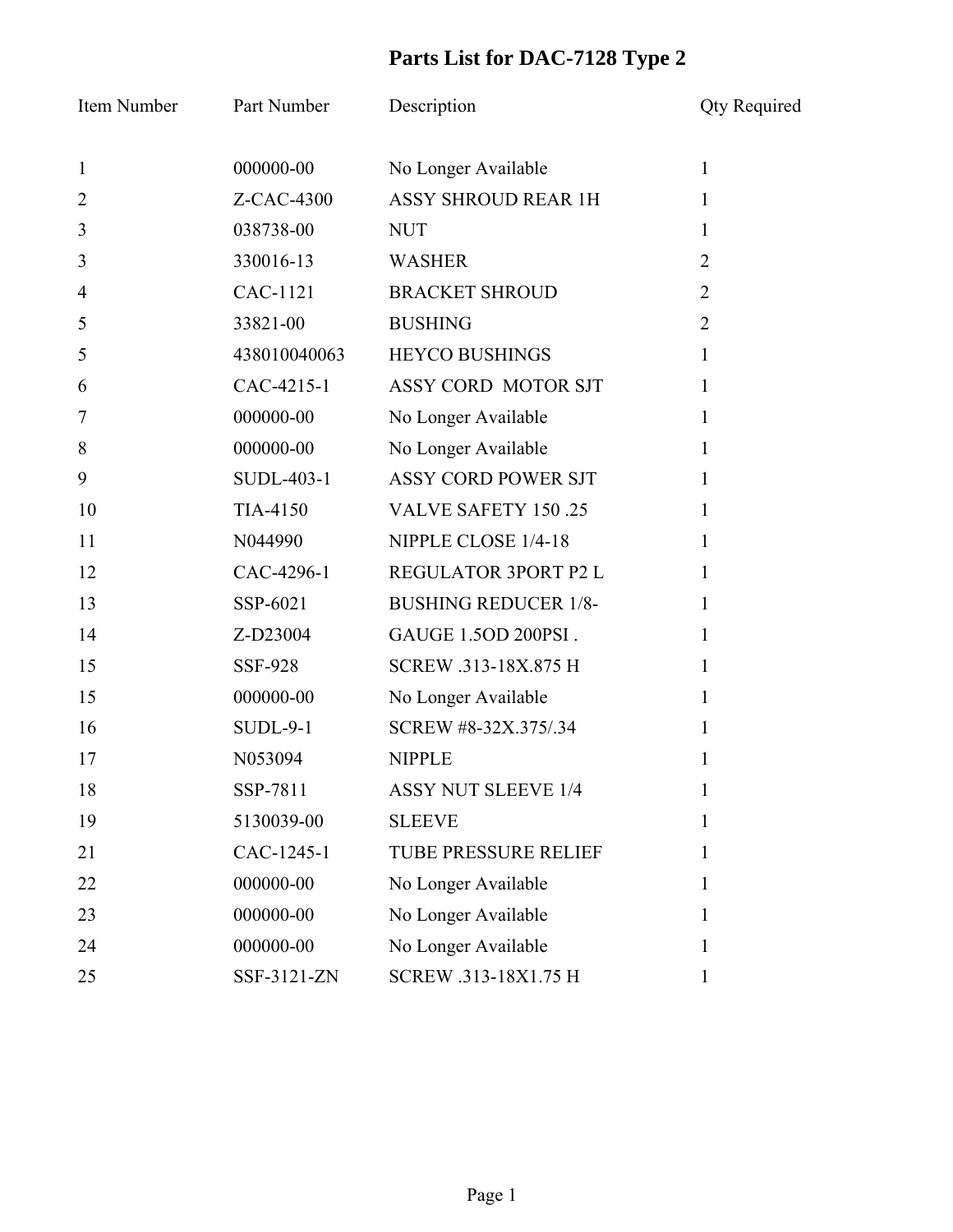## **Parts List for DAC-7128 Type 2**

| Item Number | Part Number     | Description                 | <b>Qty Required</b> |
|-------------|-----------------|-----------------------------|---------------------|
| 25          | SSF-8150        | <b>NUT .312-18 UNC HEX</b>  | $\mathbf{1}$        |
| 26          | 000000-00       | No Longer Available         | $\mathbf{1}$        |
| 26          | 000000-00       | No Longer Available         | $\mathbf{1}$        |
| 27          | <b>SSF-925</b>  | SCREW .250-20X.875 H        | $\overline{4}$      |
| 28          | SST-5314-1      | <b>BUMPER RECESS RUBBER</b> | 4                   |
| 29          | N286039         | <b>DRAIN VALVE</b>          | $\mathbf{1}$        |
| 30          | SSG-3105        | ORING 306/296ID 073/        | $\mathbf{1}$        |
| 31          | 000000-00       | No Longer Available         | $\mathbf{1}$        |
| 32          | AC-0078         | <b>SHROUD FRONT BLK</b>     | $\mathbf{1}$        |
| 33          | 000000-00       | No Longer Available         | $\mathbf{1}$        |
| 34          | 000000-00       | No Longer Available         | 1                   |
| 35          | SSP-7821-1      | <b>NUT .563-18 UNF HEX</b>  | 1                   |
| 36          | A19711          | VALVE CHECK 1/2NPT X        | 1                   |
| 37          | SSP-7813        | <b>ASSY NUT SLEEVE 3/8</b>  | 1                   |
| 38          | AC-0127         | TUBE OUTLET .375OD A        | 1                   |
| 39          | AC-0155         | <b>PLATE</b>                | 1                   |
| 40          | 000000-00       | No Longer Available         | 1                   |
| 40          | 000000-00       | No Longer Available         | $\mathbf{1}$        |
| 41          | $SSF-953-ZN$    | <b>SCREW #10X.625 HHW S</b> | 1                   |
| 42          | <b>SSF-1000</b> | SCREW #12-14X.750 HE        | 2                   |
| 42          | 000000-00       | No Longer Available         | 2                   |
| 43          | KK-4981         | <b>KIT MUFFLER FILTER</b>   | $\mathbf{1}$        |
| 44          | KK-4981         | <b>KIT MUFFLER FILTER</b>   | 1                   |
| 45          | KK-4981         | <b>KIT MUFFLER FILTER</b>   | 1                   |
| 46          | <b>SSF-927</b>  | SCREW .250-20X1.125         | 2                   |
| 47          | SSF-589         | STUD 1/4 - 20 X 1.12        | $\overline{4}$      |
| 48          | AC-0037         | <b>HEAD 3/8 OUTLET FRON</b> | $\mathbf{1}$        |